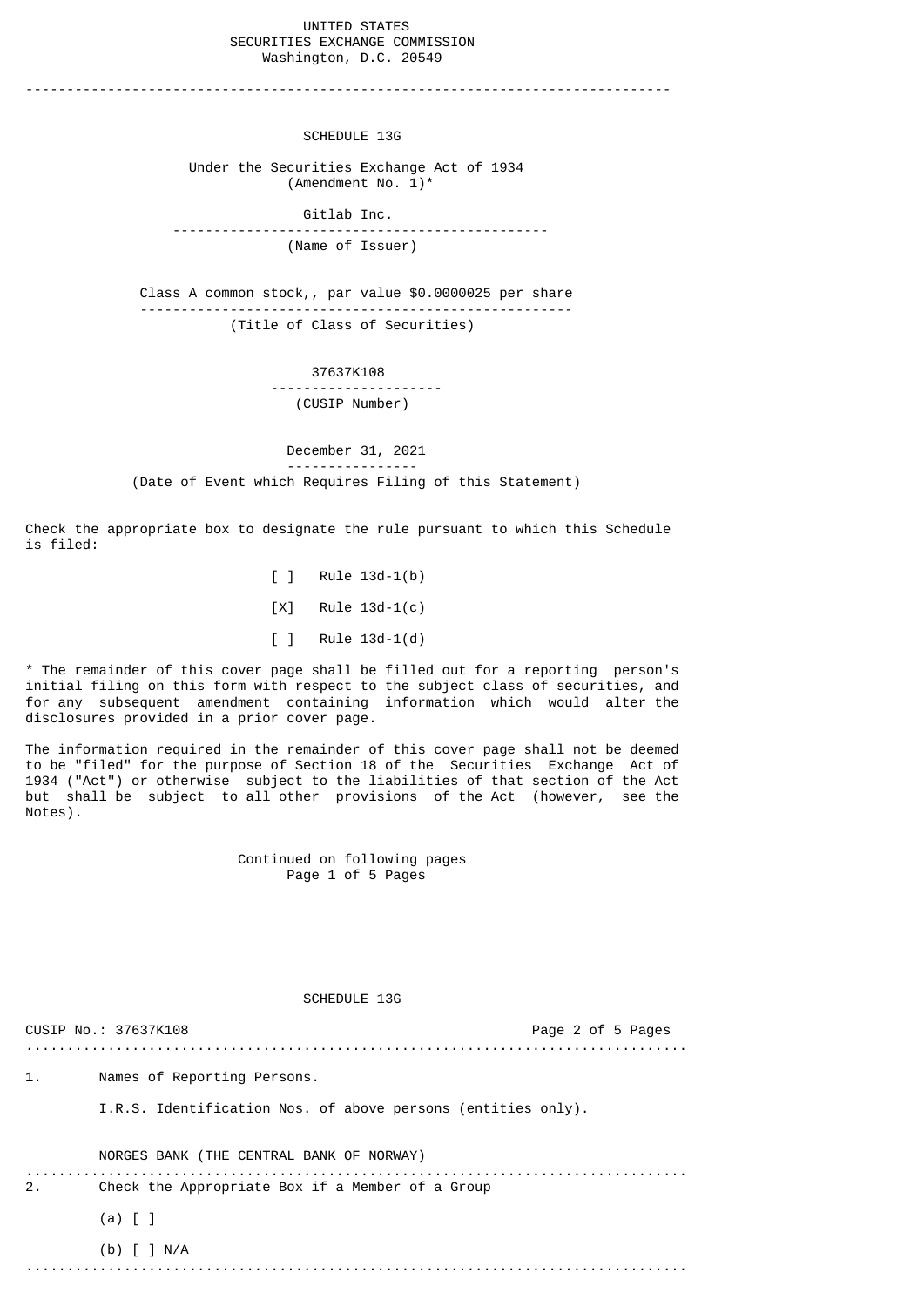| З.                         | SEC Use Only                                                                           |    |                                     |           |  |  |
|----------------------------|----------------------------------------------------------------------------------------|----|-------------------------------------|-----------|--|--|
|                            |                                                                                        |    |                                     |           |  |  |
| 4.                         | Citizenship or Place of Organization                                                   |    |                                     |           |  |  |
|                            | <b>NORWAY</b>                                                                          |    |                                     |           |  |  |
|                            |                                                                                        |    |                                     |           |  |  |
| Number of<br><b>Shares</b> |                                                                                        |    | 5.     Sole Voting Power            | 1,025,758 |  |  |
| Owned by Each<br>Reporting |                                                                                        |    |                                     |           |  |  |
|                            |                                                                                        |    | 6. Shared Voting Power              |           |  |  |
| Person With                |                                                                                        |    |                                     |           |  |  |
|                            |                                                                                        |    | 7. Sole Dispositive Power 1,025,758 |           |  |  |
|                            |                                                                                        |    |                                     |           |  |  |
|                            |                                                                                        | 8. | Shared Dispositive Power            |           |  |  |
|                            |                                                                                        |    |                                     |           |  |  |
| 9.                         | Aggregate Amount Beneficially Owned by Each Reporting Person<br>1,025,758              |    |                                     |           |  |  |
|                            |                                                                                        |    |                                     |           |  |  |
|                            |                                                                                        |    |                                     |           |  |  |
| 10.                        | Check if the Aggregate Amount in Row (9) Excludes Certain Shares (See<br>Instructions) |    |                                     |           |  |  |
|                            | N/A                                                                                    |    |                                     |           |  |  |
|                            |                                                                                        |    |                                     |           |  |  |
| 11.                        | Percent of Class Represented by Amount in Row (9)                                      |    |                                     |           |  |  |
|                            | 8.14 %                                                                                 |    |                                     |           |  |  |
|                            |                                                                                        |    |                                     |           |  |  |
| 12.                        | Type of Reporting Person:                                                              |    |                                     |           |  |  |
|                            | 00                                                                                     |    |                                     |           |  |  |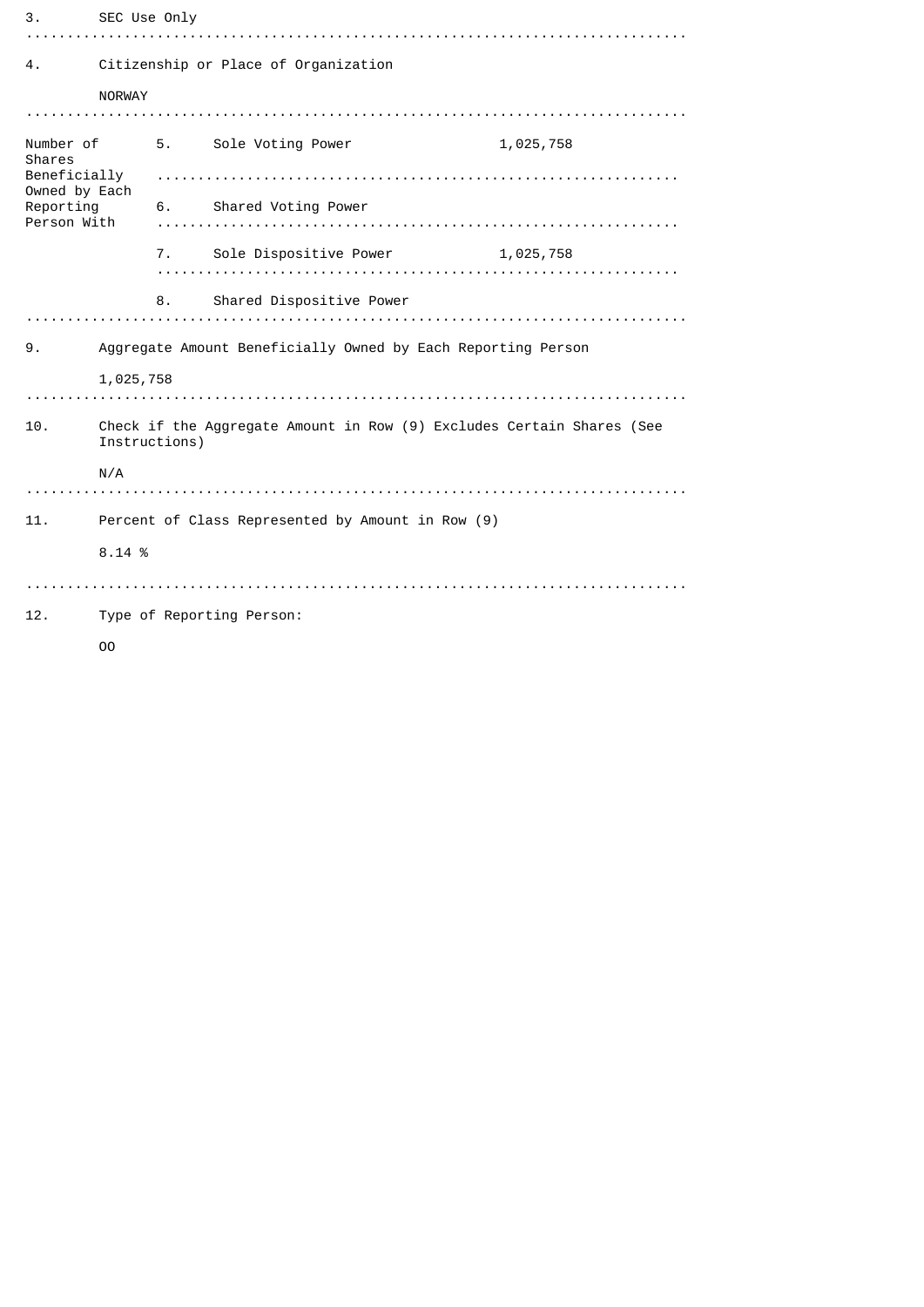| Item $1(a)$ .         | Name of Issuer:                                                                                                                |
|-----------------------|--------------------------------------------------------------------------------------------------------------------------------|
|                       | Gitlab Inc.                                                                                                                    |
| Item $1(b)$ .         | Address of Issuer's Principal Executive Offices:<br>268 BUSH STREET #350<br>SAN FRANCISCO CA 94104                             |
| Item $2(a)$ .         | Name of Person Filing:                                                                                                         |
|                       | This Statement is filed on behalf of each of the following<br>persons (collectively, the "Reporting Persons"):                 |
|                       | NORGES BANK (CENTRAL BANK OF NORWAY)                                                                                           |
| Item $2(b)$ .         | Address of Principal Business Office or, if None, Residence:<br>Bankplassen 2<br>PO Box 1179 Sentrum<br>NO 0107 Oslo<br>Norway |
| Item $2(c)$ .         | Citizenship:<br>Norwegian                                                                                                      |
| Item $2(d)$ .         | Title of Class of Securities:                                                                                                  |
|                       | Class A common stock,, par value \$0.0000025 per share                                                                         |
| Item $2(e)$ .         | CUSIP Number:                                                                                                                  |
|                       | 37637K108                                                                                                                      |
| Item 3.               | If This Statement is Filed Pursuant to ss.ss.240.13d-1(b) or<br>$240.13d-2(b)$ or $(c)$ ,                                      |
|                       | Check Whether the Person Filing is a:                                                                                          |
|                       | This Item 3 is not applicable.                                                                                                 |
| Item $4(a)-(c)(iv)$ . | Ownership:                                                                                                                     |

Items 5-11 of the cover pages are incorporated by reference.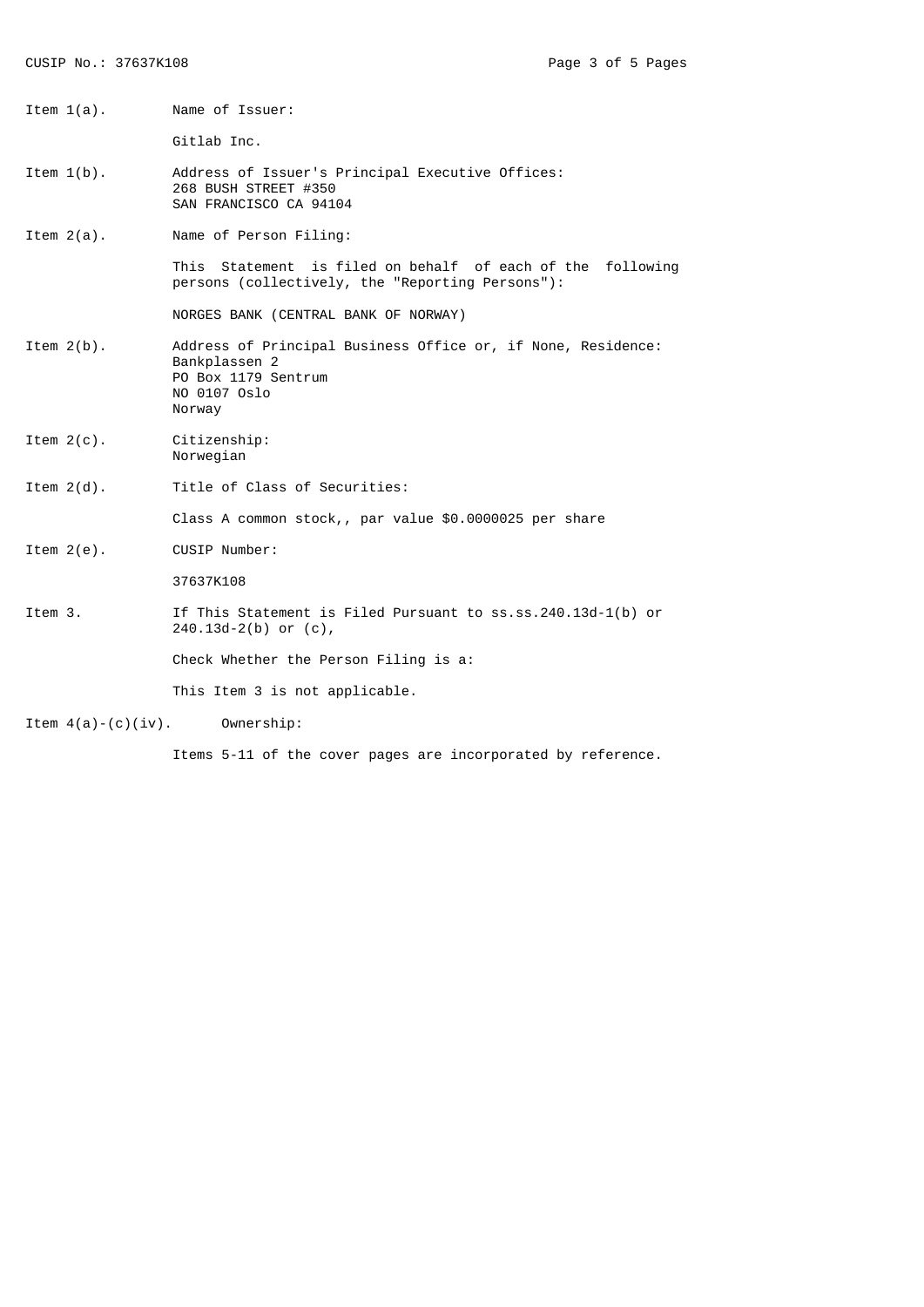Item 5. Ownership of Five Percent or Less of a Class: If this statement is being filed to report the fact that as of the date hereof the reporting person has ceased to be the beneficial owner of more than five percent of the class securities, check the following [ ]. Item 6. Ownership of More than Five Percent on Behalf of Another Person: This Item 6 is not applicable. Item 7. Identification and Classification of the Subsidiary Which Acquired the Security Being Reported on By the Parent Holding Company: This Item 7 is not applicable. Item 8. Identification and Classification of Members of the Group: This Item 8 is not applicable. Item 9. Notice of Dissolution of Group: This Item 9 is not applicable.

Item 10. Certification:

 By signing below each of the Reporting Persons certifies that, to the best of their knowledge and belief, the securities referred to above were not acquired and are not held for the purpose of or with the effect of changing or influencing the control of the issuer of the securities and were not acquired and are not held in connection with or as a participant in any transaction having that purpose or effect.